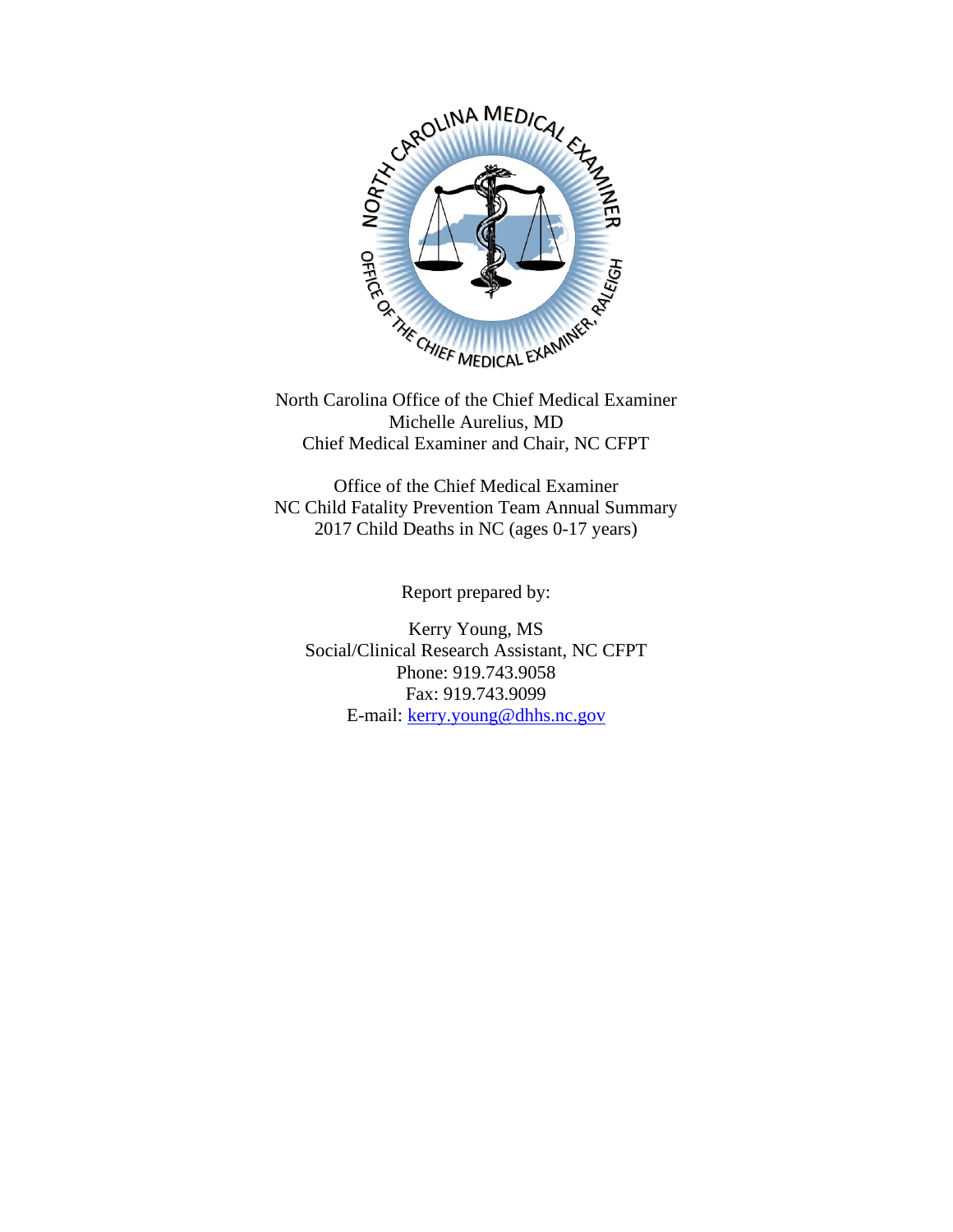### **TOTAL NUMBER OF DEATHS 2017 North Carolina under the Age of 18 Years**

Throughout the 2017 calendar year, the State Center for Health Statistics (SCHS) reported **1,313** children died in North Carolina. Many of these deaths were expected and included children who died from a known natural disease or illness. Of the child fatalities under the Medical Examiner Jurisdiction, the Office of the Chief Medical Examiner (OCME) investigated the cause and manner of death for **504** children.

Manners assigned include Accident, Homicide, Suicide, Undetermined, and Natural. The cases investigated by the Medical Examiner System are also assigned a means of death which refers to how the death occurred. Means included unknown, motor vehicle, natural, asphyxia, firearms, drowning, blunt, toxin, SIDS, other, fall, exposure, fire sharp, medical, animal-related injuries, electrocution, environmental, falling object.



North Carolina Child Fatalities, 2017

Note: Total NC Death numbers retrieved from 2017 Child Death Fact Sheet (https://schs.dph.ncdhhs.gov/data/vital/cd/2017/CFinNC2017\_v3.pdf)

Medical Examiner 2017 Child Fatalities

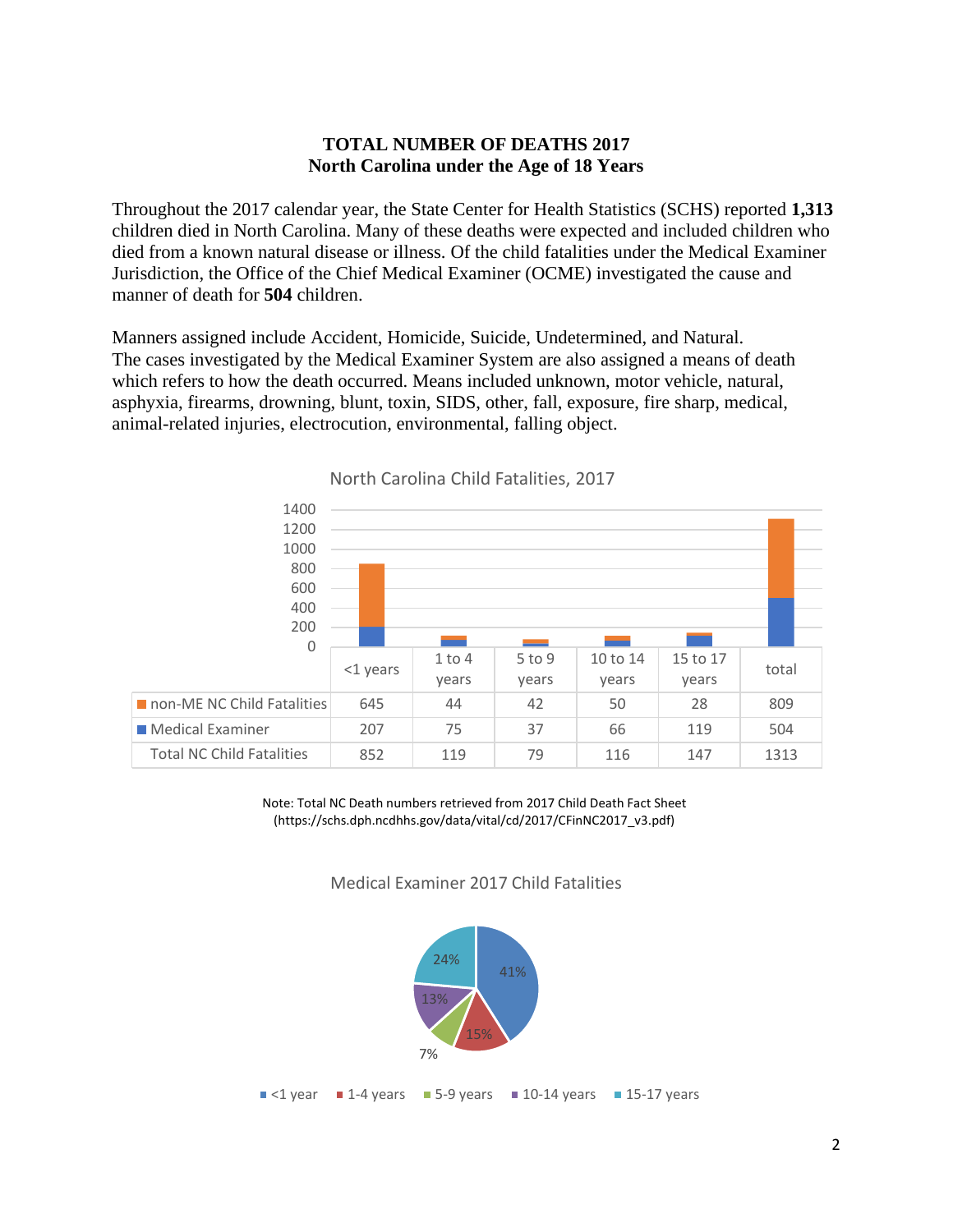**The Child Fatality Prevention Team (CFPT) staff reviews child fatalities that are investigated by the Medical Examiner System**. With a total of 1,313 North Carolina child deaths, approximately 38% of all child deaths that occurred in North Carolina were reviewed by the Medical Examiner CFPT. Represented below are child fatality reviews, excluding pending cases, which totals 504 children. Due to pending cases, numbers are subject to change. Of note:

- 31 fatalities occurred in NC to non NC resident children
- 7 children listed under infants are fetal deaths

| 2017 OCME Child Fatalities |                   |                           |  |  |
|----------------------------|-------------------|---------------------------|--|--|
| <b>Manner</b>              | <b>Means</b>      | <b>Number of Children</b> |  |  |
|                            | Asphyxia          | 26                        |  |  |
|                            | <b>Blunt</b>      | 1                         |  |  |
|                            | Drowning          | 26                        |  |  |
|                            | Exposure          | 3                         |  |  |
| <b>Accident</b>            | Fall              | 5                         |  |  |
| (187)                      | Fire              | 3                         |  |  |
|                            | Gun               | $\mathbf{1}$              |  |  |
|                            | Medical Treatment | $\mathbf{1}$              |  |  |
|                            | Motor Vehicle     | 109                       |  |  |
|                            | Toxin             | 12                        |  |  |
|                            | Asphyxia          | 5                         |  |  |
|                            | <b>Blunt</b>      | 17                        |  |  |
|                            | Drowning          | 1                         |  |  |
| Homicide                   | Gun               | 26                        |  |  |
| (57)                       | Sharp             | $\mathfrak{Z}$            |  |  |
|                            | Other             | $\overline{4}$            |  |  |
|                            | Toxin             | $\mathbf 1$               |  |  |
| <b>Natural</b>             | Natural           | 55                        |  |  |
| (63)                       | <b>SIDS</b>       | 8                         |  |  |
|                            |                   |                           |  |  |
|                            | Asphyxia          | 24                        |  |  |
| <b>Suicide</b>             | Fall/Jump         | $\mathbf{1}$              |  |  |
| (46)                       | Gun               | 18                        |  |  |
|                            | Motor Vehicle     | 1                         |  |  |
|                            | Toxin             | $\overline{2}$            |  |  |
|                            | Asphyxia          | 3                         |  |  |
|                            | <b>Blunt</b>      | 1                         |  |  |
| <b>Undetermined</b>        | Drowning          | 1                         |  |  |
|                            | Motor Vehicle     | $\mathbf{1}$              |  |  |
| (142)                      | Toxin             | 3                         |  |  |
|                            | Unknown           | 131                       |  |  |
|                            | Other             | $\overline{2}$            |  |  |
| Fetal                      |                   | $\tau$                    |  |  |
|                            | Pending           | $\overline{2}$            |  |  |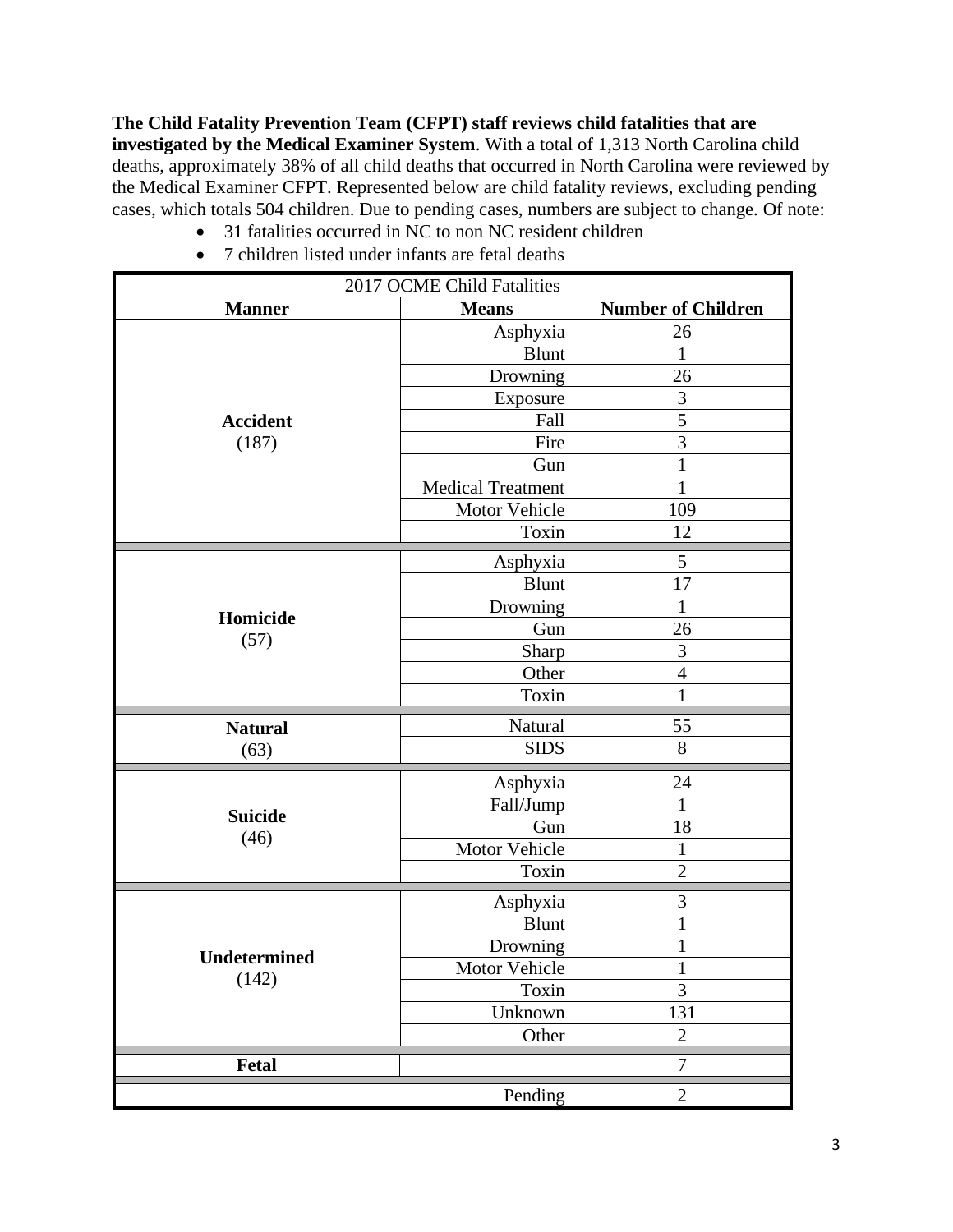### **ACCIDENTS**

Each year, accidental deaths comprise the largest number of non-natural deaths of children in North Carolina. In 2017, there were 187 deaths investigated by the NC Medical Examiner System certified as accident in manner. Accidental manner deaths are given varying means of death based upon circumstances.

#### *Asphyxia*

Accidental asphyxiation caused the deaths of 26 children in 2017. Infants constituted the majority, 17, of deaths due to accidental asphyxiation in a sleep environment—either during co-sleeping or by being placed in an unsafe sleep environment (i.e., loose bedding, stuffed animals, misuse of support pillow). Nine accidental asphyxiation deaths of children between the ages of 1 and 14 years included 4 deaths due to choking, 4 deaths related to sleep environments, and one self-inflicted asphyxiation.

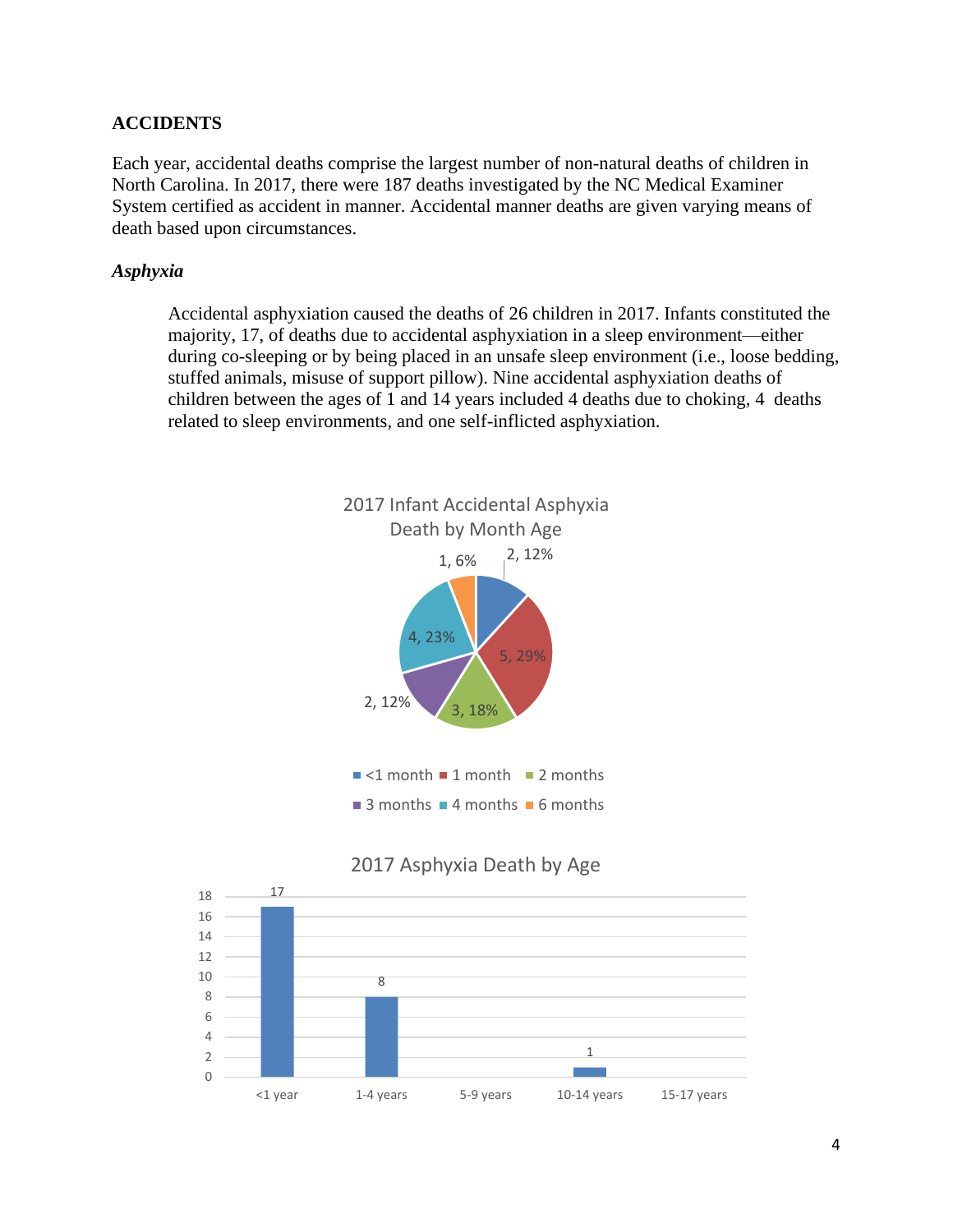#### *Drowning*

Drowning resulted in the deaths of 26 children in 2017. Nine drownings occurred in a pool, 6 in a lake or river, 4 in the ocean, 2 in a pond, 2 in a bathtub, and 1 each in a bucket, creek and ditch. Of the drowning deaths, 1 child was under 1 year of age, 11 were ages 1 to 4 years, 3 were ages 5 to 9 years, 2 were ages 10 to 14 years, and 9 were between 15 and 17 years old.



## 2017 Accidental Drowning by Location

#### *Vehicle-related*

In 2017, there were 109 vehicle related deaths. Majority of these deaths, 78, were passengers, while 13 children were drivers, and 18 children were outside of a vehicles/pedestrian.

Types of vehicles involved among the vehicle related deaths included 43 passenger cars, 15 sport utility vehicles, 10 pickup trucks, 8 vans, and 1 tractor trailer. In addition to motor vehicles, other modes of transportation involved in collisions included 5 all-terrain vehicles, 3 bicycles, 1 motorcycle and 8 unknown vehicles.

Five passengers or pedestrians were hit by drivers under the influence of drugs or alcohol.

Of the 13 drivers, 3 children were 17-years-old, 6 were 16-years-old, and 4 were 15 years or younger.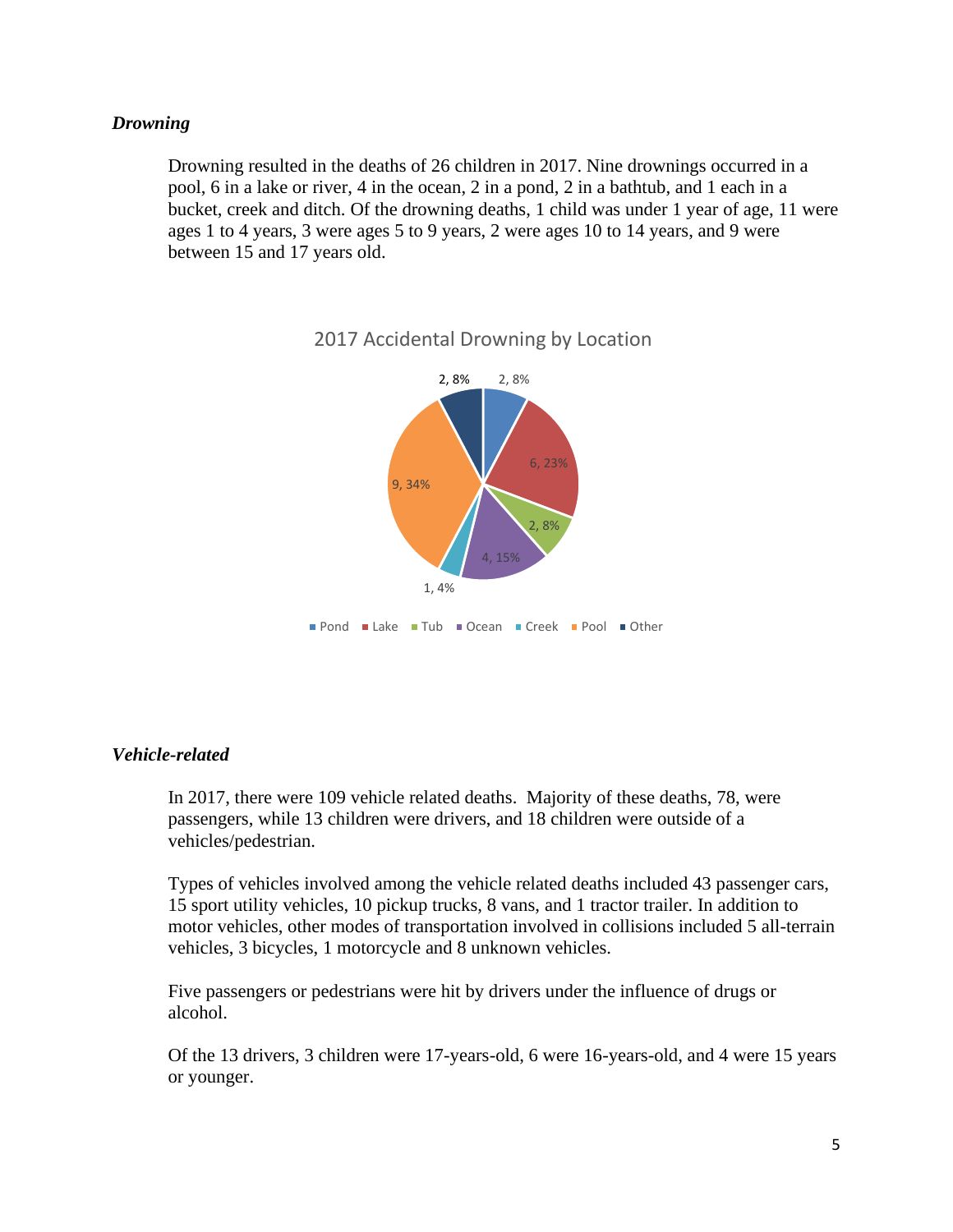Of all the children involved in vehicle-related accidents, 28 children were either not wearing seat belts or were not properly restrained. In regard to seat restraint use, of the 13 drivers, 3 were properly restrained; and of the 78 passengers, 28 were properly restrained.



6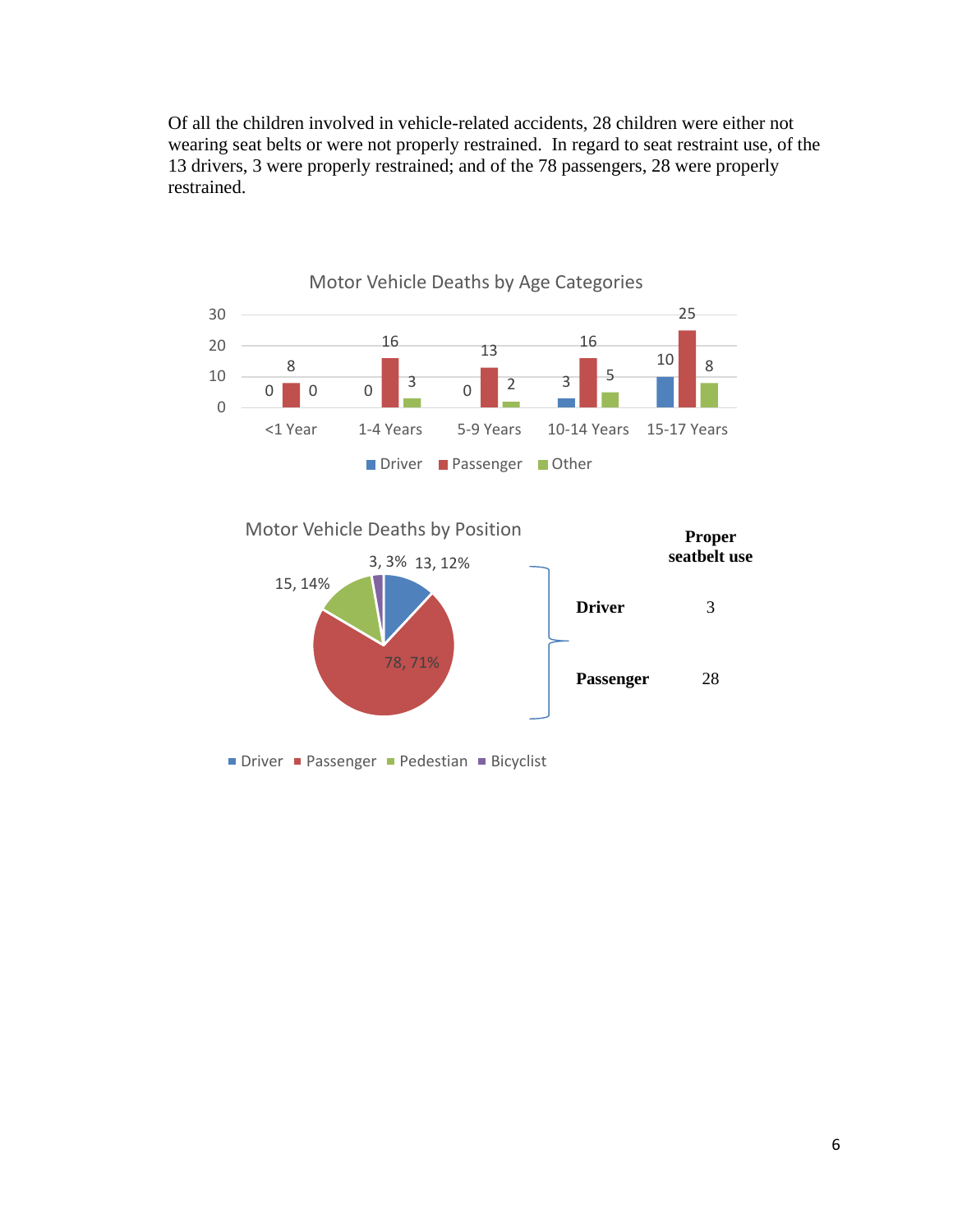### *Toxins*

There were 12 deaths from toxic substances (i.e. poisoning). Seven of these children were 15-17 years old, 3 were between ages 10 to 14 years, and 2 were between 1 and 4 years old. Seven of the toxins were illicit drugs, 2 prescription drugs, 2 over the counter medication, and 1 household chemical.



*Other*

Other deaths with an accidental manner, totaling 14 deaths, included 1 blunt, 1 medical treatment, 1 firearm, 3 fire, 3 exposure, and 5 fall/jump.

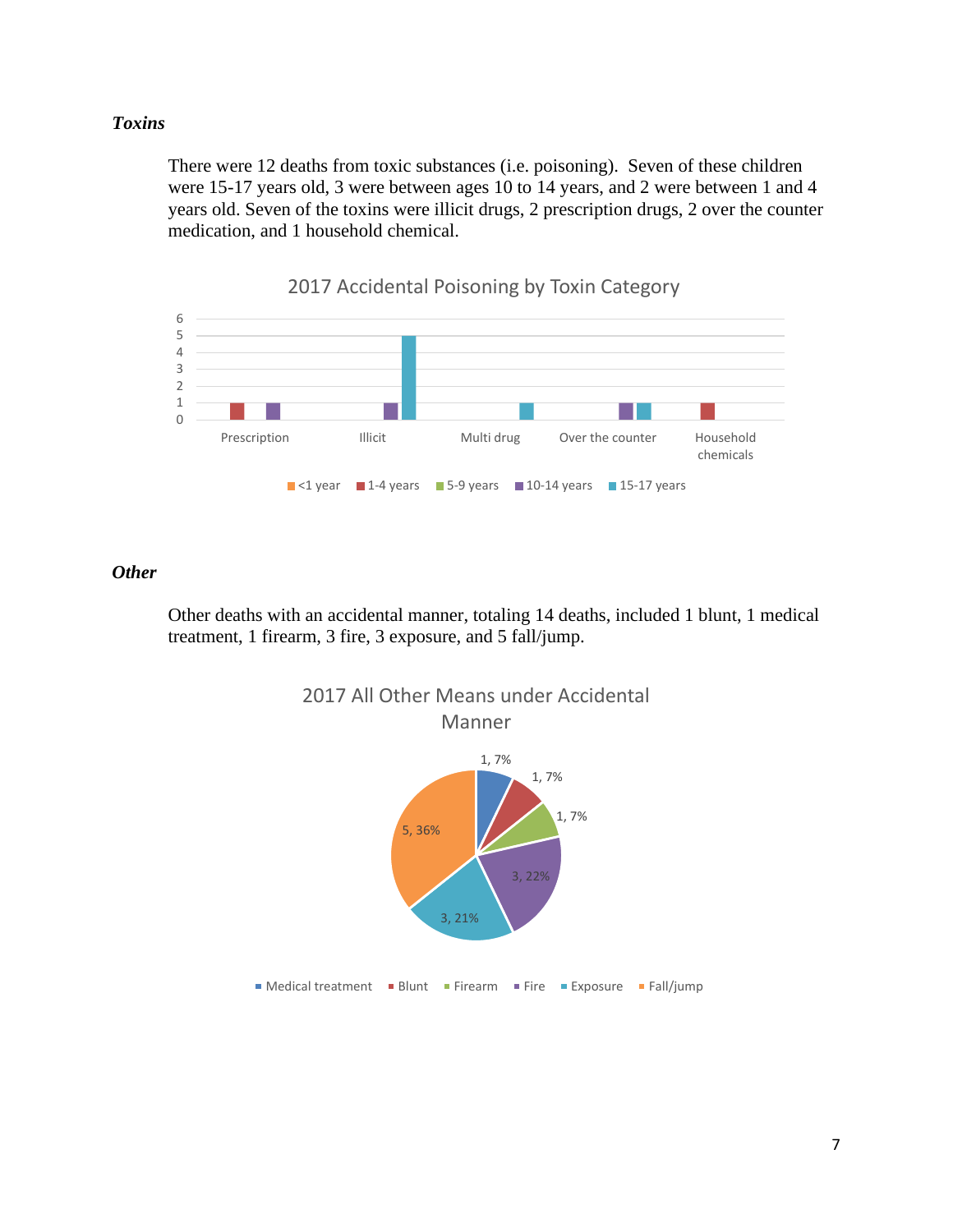#### **HOMICIDES**

There were 57 children who died at the hands of another in 2017. After the cases are assigned a manner and means of death, the CFPT staff separates homicides into 2 categories; homicides that occur at the hands of a parent or caregiver and homicides that do not.

#### *Homicide by Parent or Caregiver*

Homicide by Parent or Caretaker deaths accounted for 27 of the 57 total child homicides in 2017. Infants, children under 1 year of age, accounted for 13 deaths, and toddlers, ages 1-4 years, accounted for 9 deaths. There were 5 deaths between the ages of 5-17 years:

- Two deaths among child ages 5-9 years
- Three deaths among children ages 10-14 years

Regarding means, blunt force trauma was the means for 14 deaths, asphyxia and each sharp was the means for 3 deaths, drowning, toxin, and guns each were the means for 1 death, and 4 deaths were assigned an other means.

#### *Homicides by Other*

Other homicides, in which the parent or caregiver was not a suspect or perpetrator, comprised 30 of the 57 total 2017 child homicides. Teenagers between the ages of 15 and 17 years accounted for 20 of the homicides. Ages 0 to 4 years accounted for 4 death, ages 5 to 9 years for 3 and 10 to 14 years for 3. Twenty-five of the 30 deaths not by parent or caregiver were due to firearms, 3 due to blunt trauma, and 2 with a means of asphyxiation.

Of all the homicides, Black non-Hispanic children comprised the majority of homicides, 29 deaths; 19 deaths were White non-Hispanic children, 4 were Black unknown Hispanic, 2 were White unknown Hispanic, 1 was white Hispanic, and 2 were unspecified.





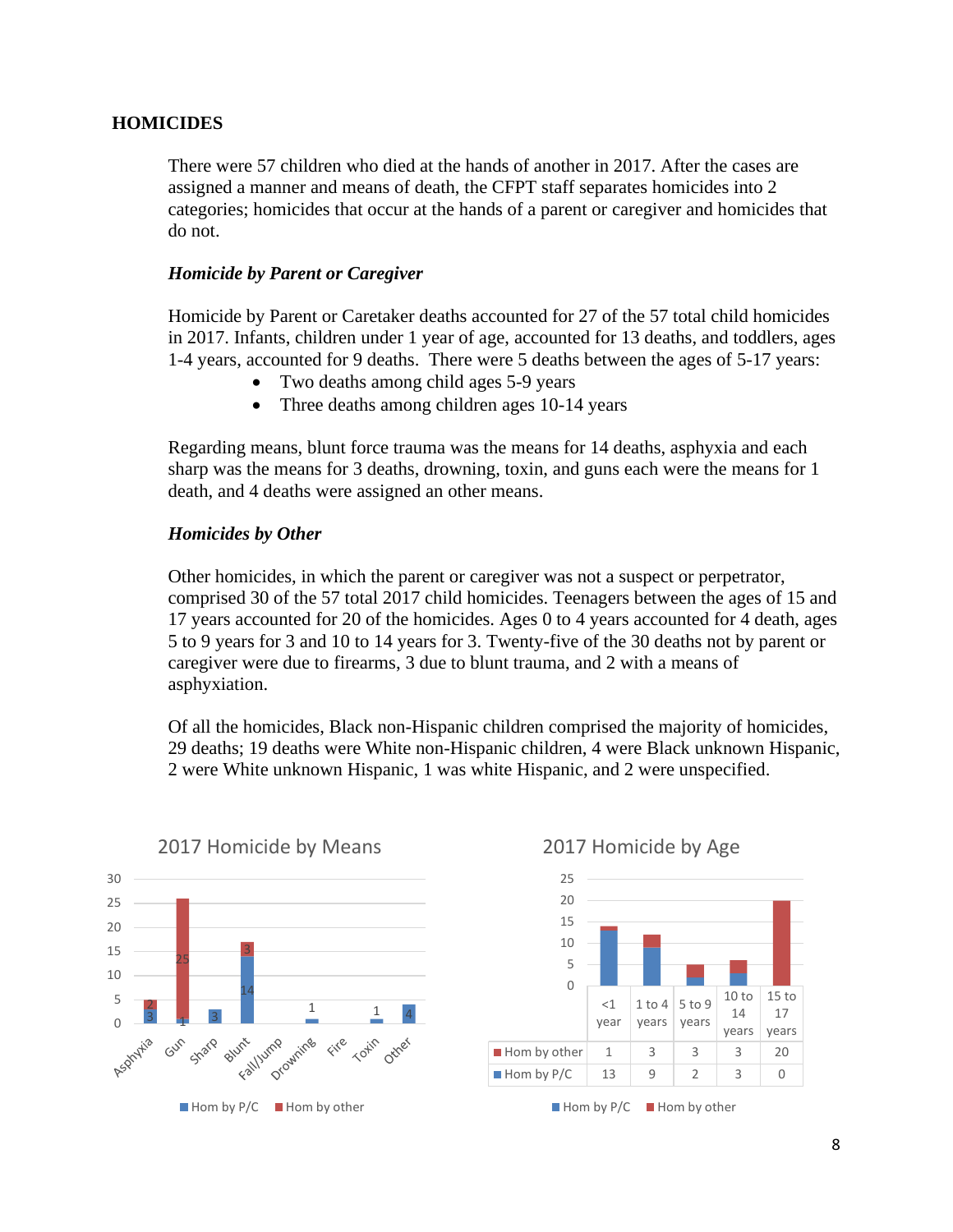

## 2007-2017 Homicide Trends

### **NATURAL**

Sixty-three deaths were determined to be natural in manner. Of these, 8 were given a classification of Sudden Infant Death Syndrome (SIDS) and 55 were other natural causes. The top 5 causes of death with a natural manner in 2017 were: SIDS, pneumonia, myocarditis, seizure, congenital heart defect.



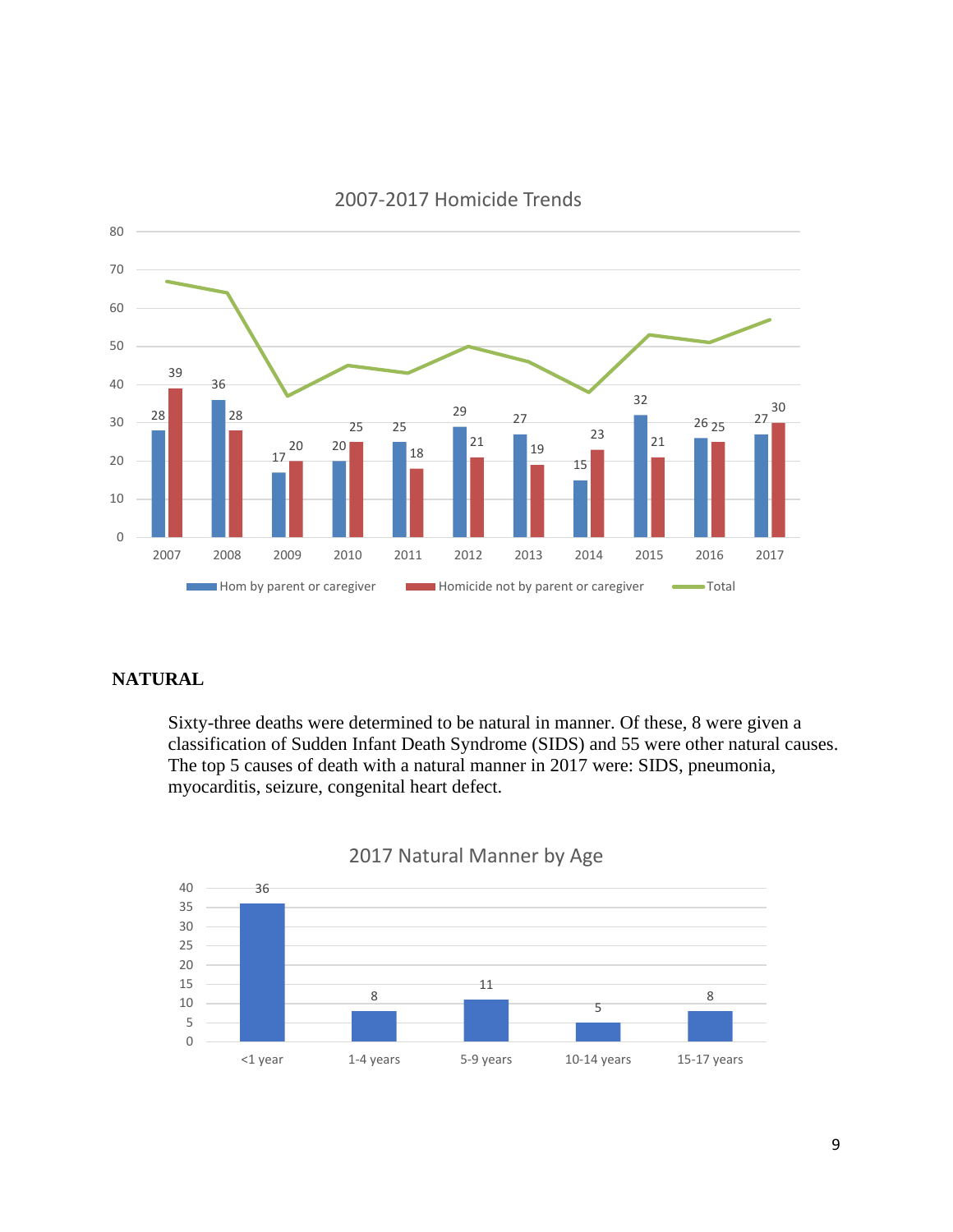#### *Sudden Infant Death Syndrome*

Sudden Infant Death Syndrome (SIDS) means falls under the Natural manner of death. There were 8 infants who died from SIDS in 2017. The majority of infants, 6, were White, and 2 Black. Two deaths occurred in cribs, 2 in a swing/bouncy seat, 2 in playpens, 1 alone in an adult bed, and 1 in a basket bed. Five infants were placed to sleep on their backs, 2 on their sides, and 1 in an unspecified position.



SIDS by Location

## Natural SIDS and Natural Means by Ages In Months



#### SIDS Natural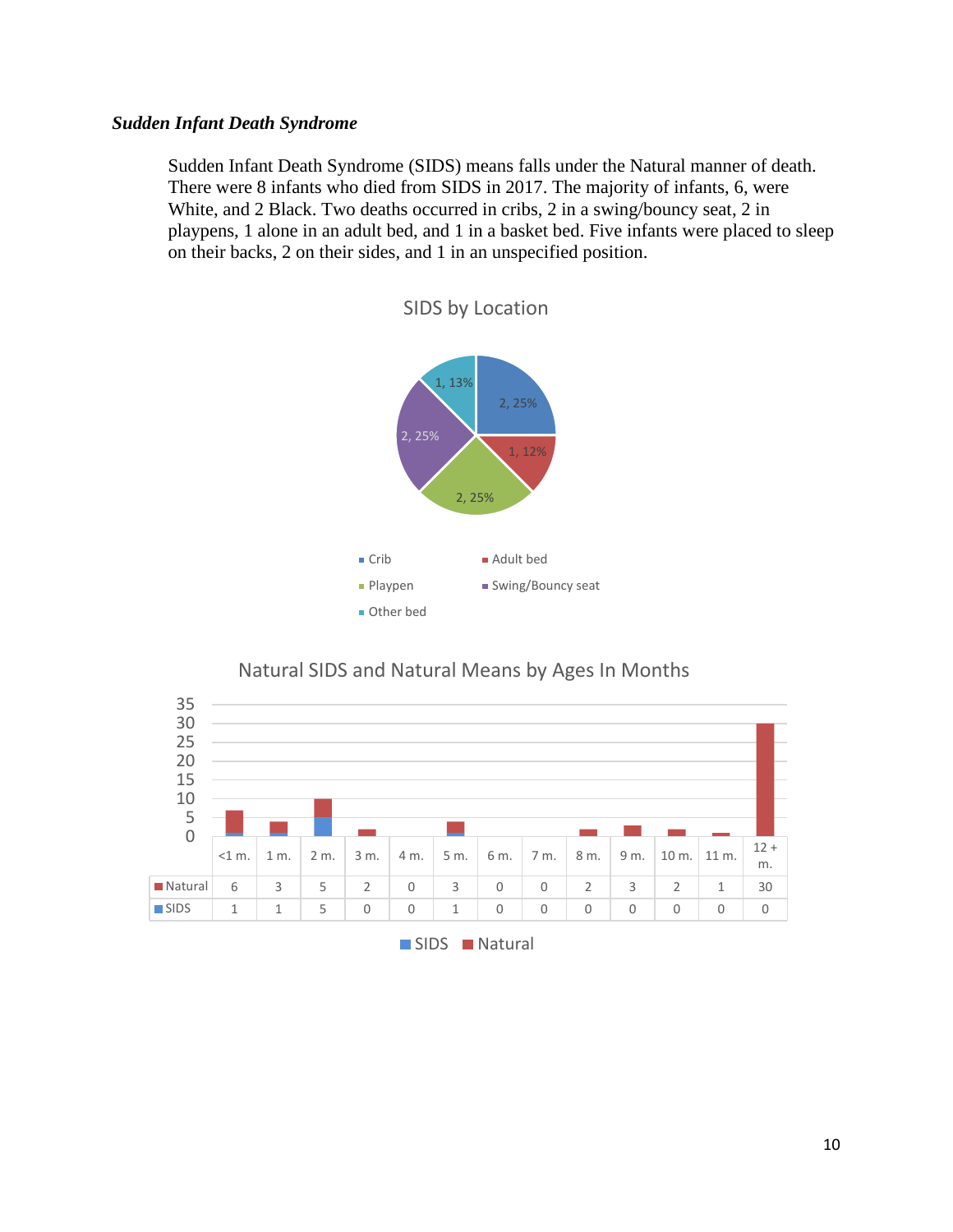

## 2007-2017 Infant Deaths SIDS vs <1 Year Undetermined Unsafe Sleep Environment

## **SUICIDES**

Suicide was the manner of death of 46 children in 2017. Most suicide completions were of children ages 15 to 17 years accounting for 26 deaths (57%) and 20 deaths were of children between the ages of 10 to 14 years. Males accounted for 35 deaths, females for 11. The means of death in suicides included asphyxia due to hanging in 24 of the deaths, use of a firearm in 18, 2 from toxic substance, 1 due to motor vehicle crash, and 1 due to fall/jump.

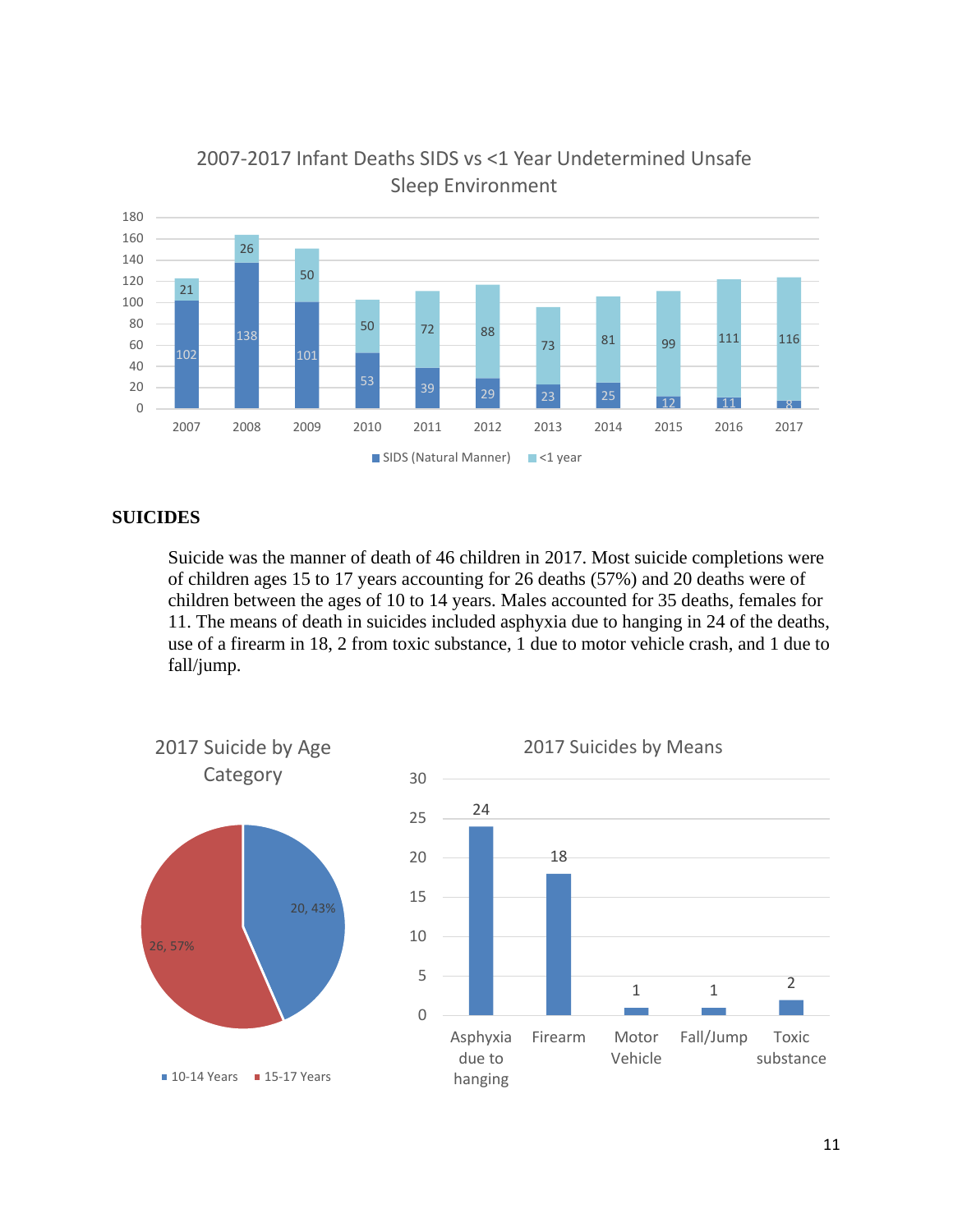

Suicide by Age 2007-2017

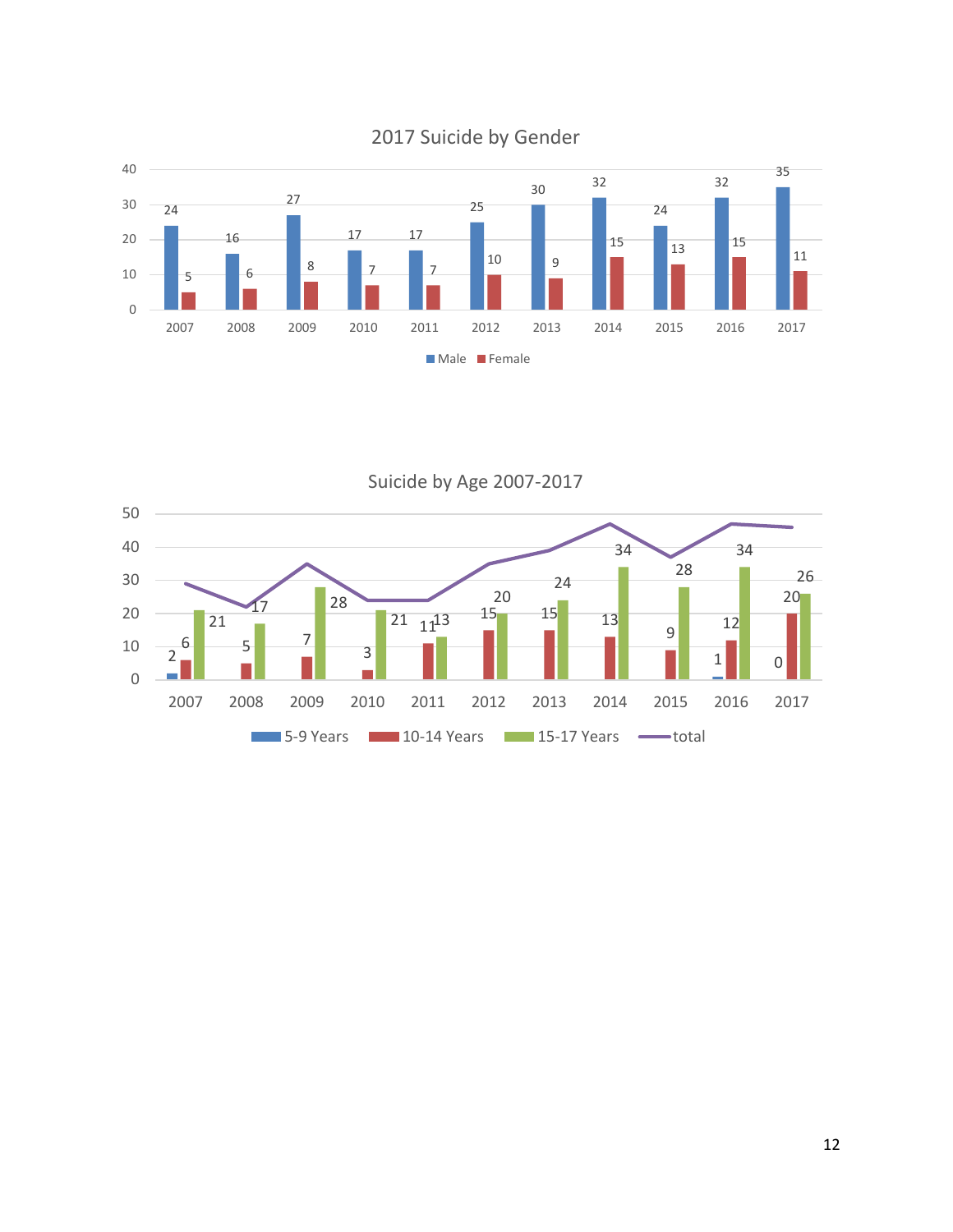#### **UNDETERMINED**

There were 142 deaths that were certified as undetermined manner. Of those, 131 were assigned an unknown means, 3 asphyxiation, 3 related to toxins, 2 with other means of death, 1 drowning, 1 motor vehicle, and 1 blunt.

Of the undetermined manner, 127 children were under 1 year of age, 9 children were ages 1-4 years, 4 children age 10-14 years, and 2 children age 15-17 years.

As is the case for most of the infants with an undetermined manner, when a known risky or unsafe sleeping situation is noted, the possibility of asphyxiation as a result of suffocation cannot be entirely excluded which leads to the certification of an unknown means of death.

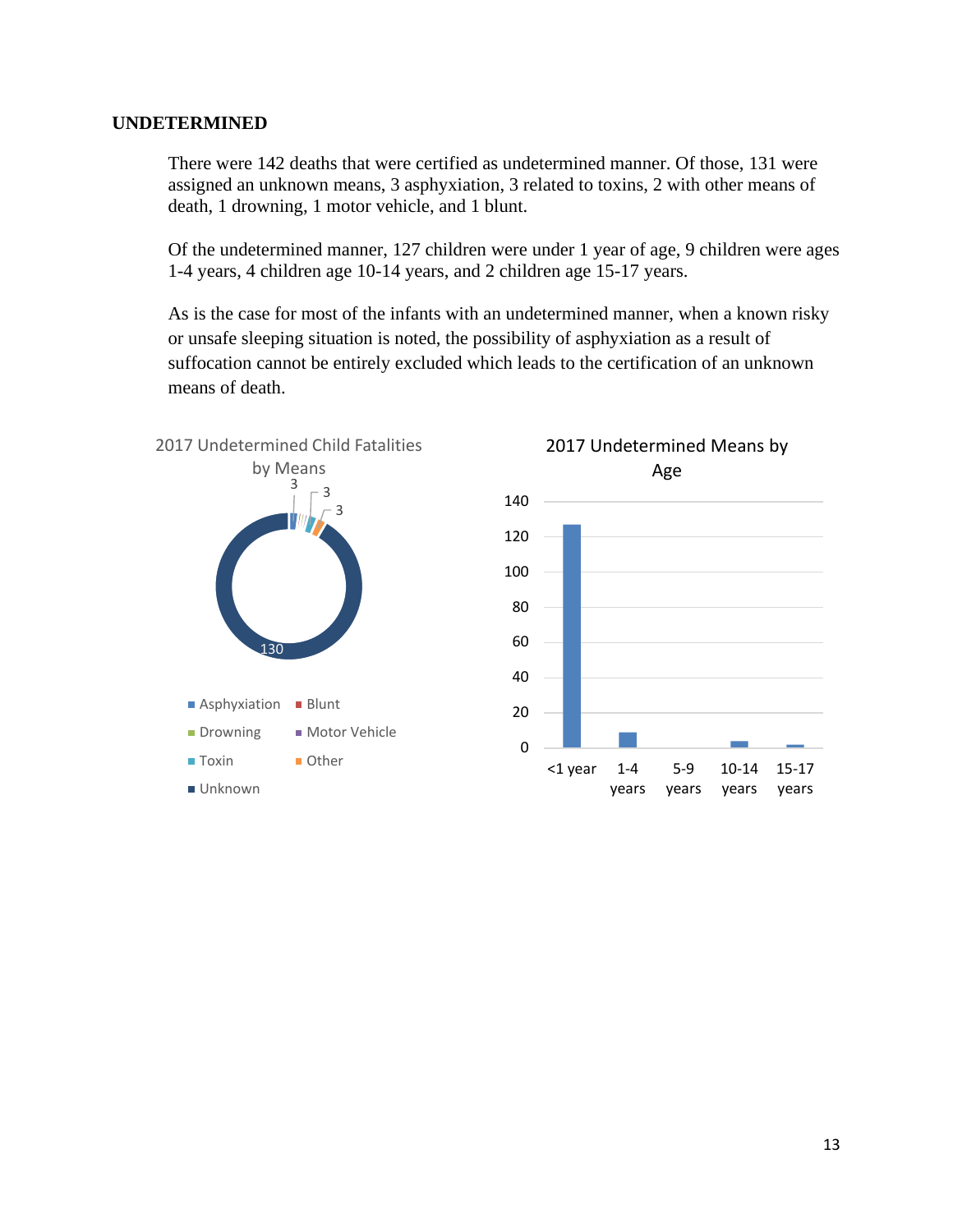## **SPOTLIGHT ON INFANT DEATH**

Infants are defined as children under 1 year of age. With a total of 207 infant deaths in 2017, below represents the breakdown by manner and means.

| Manner                | Means                    | Number of Children |  |  |
|-----------------------|--------------------------|--------------------|--|--|
|                       | Asphyxia                 | 17                 |  |  |
| Accident<br>(27)      | Drowning                 | $\mathbf{1}$       |  |  |
|                       | <b>Medical Treatment</b> | 1                  |  |  |
|                       | Motor Vehicle            | 8                  |  |  |
|                       |                          |                    |  |  |
| Homicide<br>(14)      | Asphyxia                 | $\overline{2}$     |  |  |
|                       | <b>Blunt</b>             | 8                  |  |  |
|                       | Sharp                    | 1                  |  |  |
|                       | Other                    | 3                  |  |  |
|                       |                          |                    |  |  |
| Natural               | Natural                  | 23                 |  |  |
| (31)                  | <b>SIDS</b>              | 8                  |  |  |
|                       |                          |                    |  |  |
| Undetermined<br>(129) | Asphyxia                 | 1                  |  |  |
|                       | <b>Blunt</b>             | $\mathbf{1}$       |  |  |
|                       | Unknown                  | 122                |  |  |
|                       | Toxin                    | 1                  |  |  |
|                       | Other                    | $\overline{2}$     |  |  |
|                       |                          |                    |  |  |
| <b>Fetal Death</b>    |                          | 7                  |  |  |
|                       |                          |                    |  |  |
| Pending               |                          | 1                  |  |  |



## 2017 Infant Fatallity by Age in Months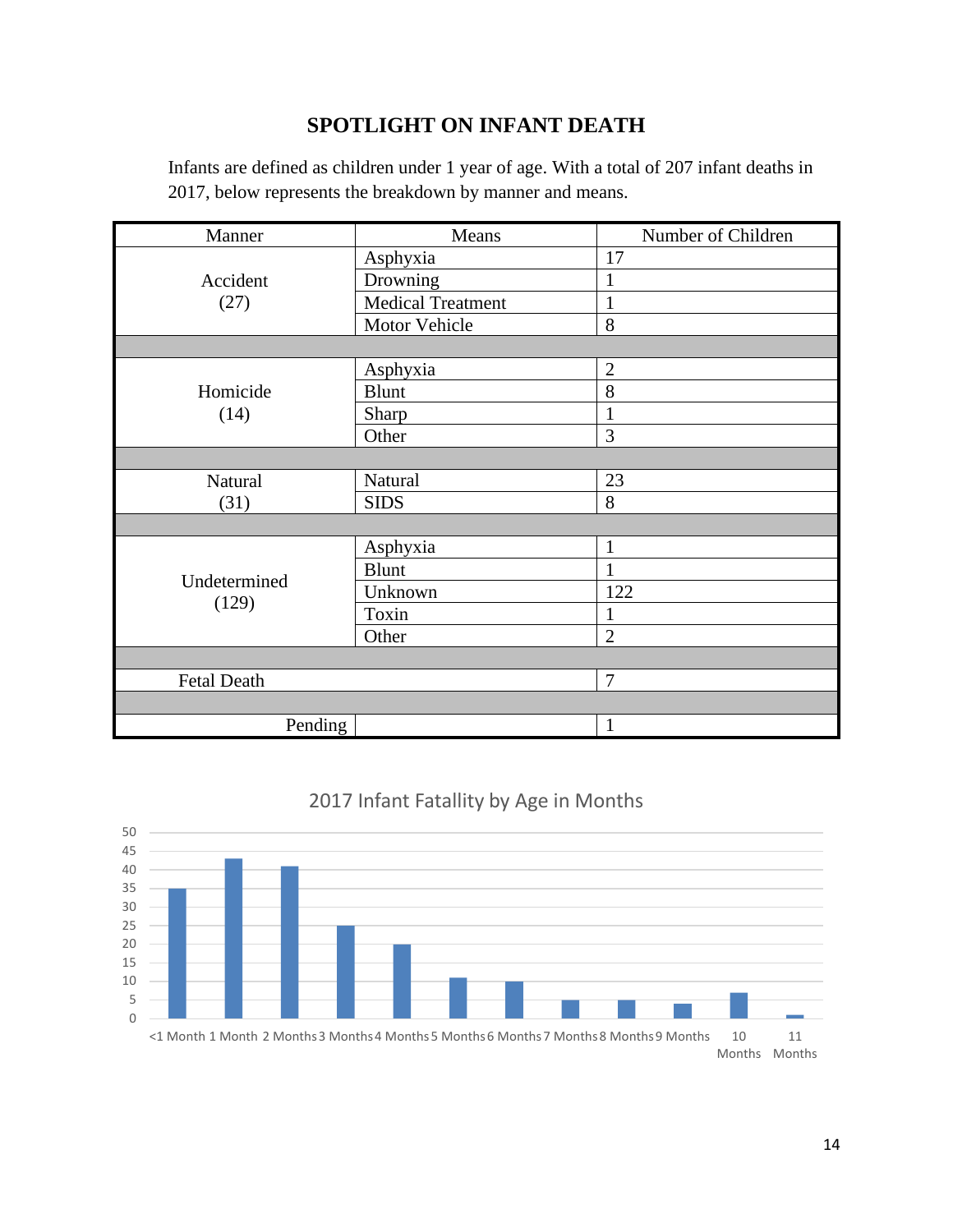## Infant Unsafe Sleep Fatalities



Infant Fatality 2007-2017

Total number of sleep related deaths in NC: 133

Among the accidental asphyxiation deaths, 11 of the 17 were co-sleeping.

Among the undetermined unknown deaths, 68 of the 116 were co-sleeping.

This makes for a total of 79 fatalities while in a co-sleeping situation. An additional 54 infants were in other potentially unsafe sleep environments at their time of death such as extra items in the crib, an unsafe sleep location (adult bed, on pillow(s), on couch, etc.).

|                                                     | <b>Accidental</b><br><b>Asphyxiation</b> | <b>Undetermined Asphyxia</b><br>and Unknown |
|-----------------------------------------------------|------------------------------------------|---------------------------------------------|
| Co-sleeping                                         | 11                                       | 68                                          |
| Other potential unsafe sleep environment<br>related | 6                                        | 48                                          |
| Total potential unsafe sleep environment<br>deaths  | 17                                       | 116                                         |
|                                                     |                                          | 133                                         |